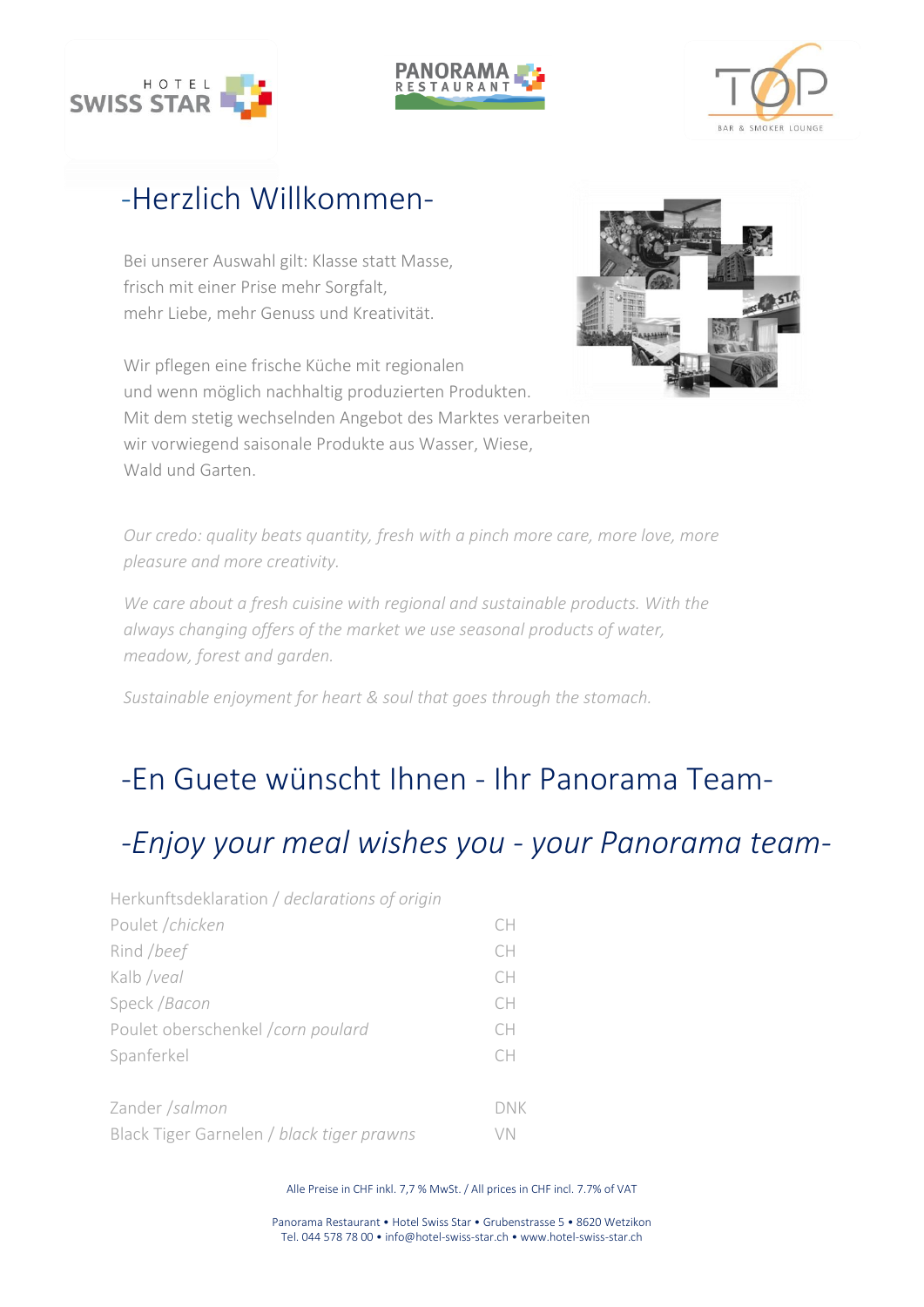





-Saisonale Gerichte / Seasonal dishes-

## -Vorspeisen / Starters-

| <b>GEMISCHTER SALAT</b><br>MIT GURKEN, RÜEBLI, SELLERIE, CHERRY TOMATEN UND CROUTONS<br><b>MIXED SALAD</b>                                                                               | 12.50 |
|------------------------------------------------------------------------------------------------------------------------------------------------------------------------------------------|-------|
| WITH CUCUMBERS, CARROTS, CELERIAC, CHERRY TOMATOES AND CROUTONS                                                                                                                          |       |
| DRESSING NACH WAHL / DRESSING OF YOUR CHOICE<br>ITALIAN/FRENCH/PARMESAN/RANDEN ORANGEN VINAIGRETTE                                                                                       |       |
| DRESSINGS JETZT AUCH ZUM MITNEHMEN IN DER GLASFLASCHE: 150 ML                                                                                                                            | 5.00  |
| RINDS CARPACCIO IM KRÄUTERMANTEL<br>MIT BASILIKUM CRÈME FRAÎCHE UND GEHOBELTEM PARMESAN<br>BEEF CARPACCIO IN HERBAL COAT                                                                 | 14.50 |
| WITH BASIL CRÈME FRAÎCHE AND PLANED PARMESAN CHEESE                                                                                                                                      |       |
| <b>VITELLO TONATO 2.0</b><br>ROSA KALBFLEISCH MIT THUNFISCH ESPUMA UND RADICCHIO CHIPS<br><b>VITELLO TONATO 2.0</b><br>ROSY VEAL WITH TUNA ESPUMA AND RADICCHIO CHIPS                    | 14.80 |
| SPARGELSALAT MIT ZITRONEN-WEISSWEIN-VINAIGRETTE,                                                                                                                                         | 14.50 |
| FRISCHE ERDBEEREN UND MANGO<br>+ BLACK TIGER GARNELEN (3 STÜCK)<br>ASPARAGUS SALAD WITH LEMON-WHITE WINE-VINAIGRETTE<br>FRESH STRAWBERRIES AND MANGO<br>+ BLACK TIGER SHRIMPS (3 PIECES) | 24.00 |
| <b>WEISSE SPARGEL CRÈME SUPPE</b><br>MIT BÄRLAUCH ÖL<br><b>WHITE ASPARAGUS CREAM SOUP</b><br>WITH WILD GARLIC OIL                                                                        | 12.50 |

Alle Preise in CHF inkl. 7,7 % MwSt. / All prices in CHF incl. 7.7% of VAT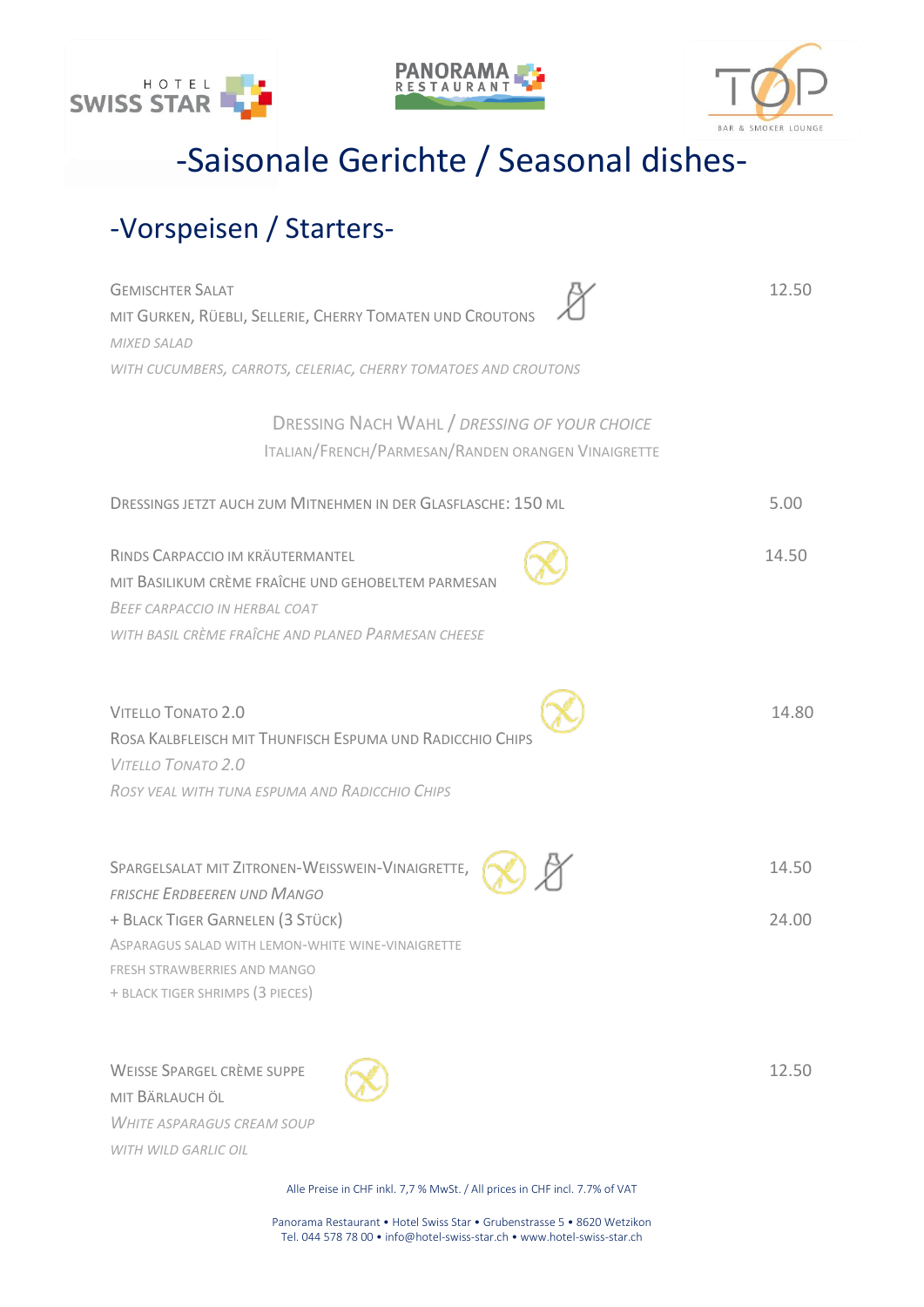





## Hauptgänge / Main courses-

| GEBRATENES ZANDER FILET AUF SPARGEL GEMÜSE MIT BUNTEN CHERRY TOMATEN<br><b>KARTOFFEL STROH UND BASILIKUM SCHAUM</b><br><b>FRIED ZANDER FILET AN ASPARAGUS WITH COLORFUL CHERRY TOMATOES</b><br>POTATO STRAW AND BASIL FOAM | 41.00 |
|----------------------------------------------------------------------------------------------------------------------------------------------------------------------------------------------------------------------------|-------|
| POULET OBERSCHENKEL MIT RHABARBER DATTEL CHUTNEY<br>ORANGEN CHIPS UND SPARGEL RISOTTO<br>CHICKEN THIGH WITH RHUBARB DATE CHUTNEY<br>ORANGE CHIPS AND ASPARAGUS RISOTTO                                                     | 34.50 |
| <b>KNUSPRIGES SPANEFRKEL KARREE MIT PORTWEIN JUS</b><br>KARAMELLISIERTEM GRÜNEN SPARGEL UND KRÄUTER KARTOFFELN<br><b>CRISPY SUCKLING PIG SQUARE WITH PORTWINE JUS</b><br>CARAMELIZED GREEN ASPARAGUS AND HERBAL POTATOES   | 49.00 |
| <b>SPARGEL BASILIKUM RISOTTO</b><br>MIT RADIESCHEN CHIPS UND PARMESAN<br><b>ASPARAGUS BASIL RISOTTO</b><br>WITH RADICCHIO CHIPS AND PARMESAN CHEESE                                                                        | 27.50 |

HANDGEMACHTE SPARGEL RAVIOLI 28.50 MIT BÄRLAUCH ÖL, PARMESAN UND GERÖSTETEN PINIENKERNEN *HANDMADE ASPARAGUS RAVIOLI WITH WILD GARLIC OIL, PARMESAN CHEESE AND ROASTED PINE NUTS* 

Alle Preise in CHF inkl. 7,7 % MwSt. / All prices in CHF incl. 7.7% of VAT

Panorama Restaurant • Hotel Swiss Star • Grubenstrasse 5 • 8620 Wetzikon Tel. 044 578 78 00 • info@hotel-swiss-star.ch • [www.hotel-swiss-star.ch](http://www.hotel-swiss-star.ch/)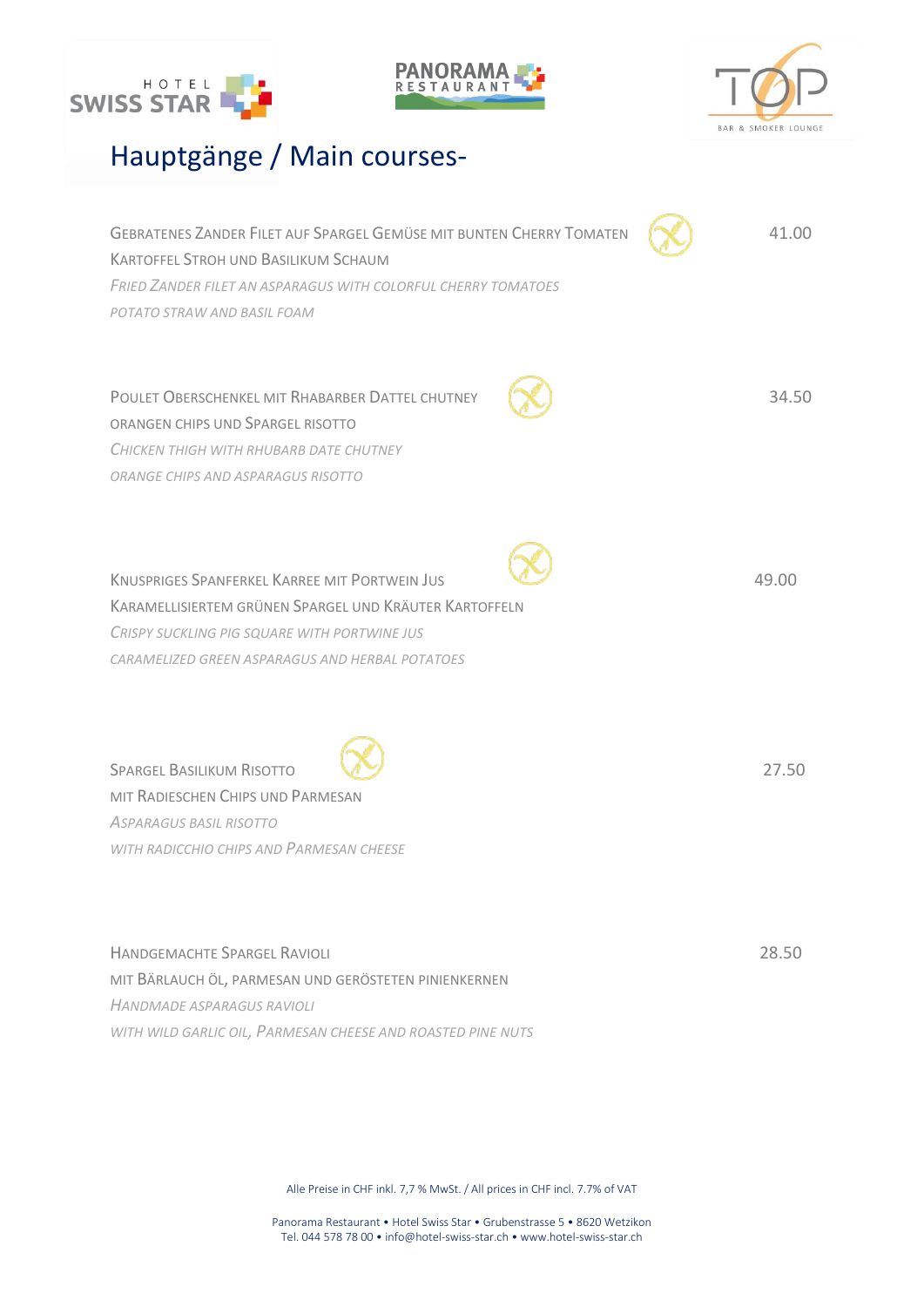





# -Panorama Classic's-

## -Vorspeisen / Starters-

| FRISCHER GRÜNER BLATTSALAT                                                                                  | 9.50        |
|-------------------------------------------------------------------------------------------------------------|-------------|
| <b>MIT CHERRYTOMATEN UND CROUTONS</b>                                                                       |             |
| FRESH GREEN LEAVES SALAD                                                                                    |             |
| WITH CHERRY TOMATOES AND CROUTONS                                                                           |             |
| CAESAR SALAT "SWISS STAR"<br>MIT POULETBRUST, BABYLATTICH, KNUSPRIGEM SPECK, CROUTONS UND PARMESAN DRESSING | 16.50/26.50 |
| AUF WUNSCH MIT FRISCHEN FRÜCHTEN                                                                            | $+4.50$     |
| <b>CAESAR SALAD</b> "SWISS STAR"                                                                            |             |
| WITH CHICKEN BREAST, BABY COS LETTUCE, CRISPY BACON, CROUTONS AND PARMESAN DRESSING                         |             |
| <b>UPON REQUEST WITH FRESH FRUITS</b>                                                                       |             |

## -Hauptgänge / Main courses-

TAGESANGEBOT UNSER SERVICE GIBT IHNEN GERNE AUSKUNFT *DAILY OFFER OUR SERVICE WILL BE HAPPY TO PROVIDE YOU THE INFORMATION*

# LUMA RINDSTATAR DELIKATESSEN  $\mathbb{Z}$  25.50/34.50

*MIT TOAST UND BUTTER / WHISKY ODER COGNAC / MILD, MEDIUM ODER SCHARF LUMA BEEF TARTARE WITH TOAST AND BUTTER / WHISKY OR COGNAC / MILD, MEDIUM OR SPICY*

ZÜRCHER GESCHNETZELTES **ALL AN EXECUTES** 32.50/39.50 *MIT HAUSGEMACHTER RÖSTI SLICED VEAL ZURICH STYLE WITH HOMEMADE SWISS HASH BROWN*

GRÜNES THAI GEMÜSECURRY MIT BASMATIREIS **25.80** *GREEN THAI VEGETABLE CURRY WITH BASMATI RICE*  + BLACK TIGER GARNELEN (3 STÜCK)/ *BLACK TIGER PRAWNS (3 PIECES)* 34.50 + POULETBRUST / *CHICKEN BREAST* 32.50

Alle Preise in CHF inkl. 7,7 % MwSt. / All prices in CHF incl. 7.7% of VAT

Panorama Restaurant • Hotel Swiss Star • Grubenstrasse 5 • 8620 Wetzikon Tel. 044 578 78 00 • info@hotel-swiss-star.ch • [www.hotel-swiss-star.ch](http://www.hotel-swiss-star.ch/)